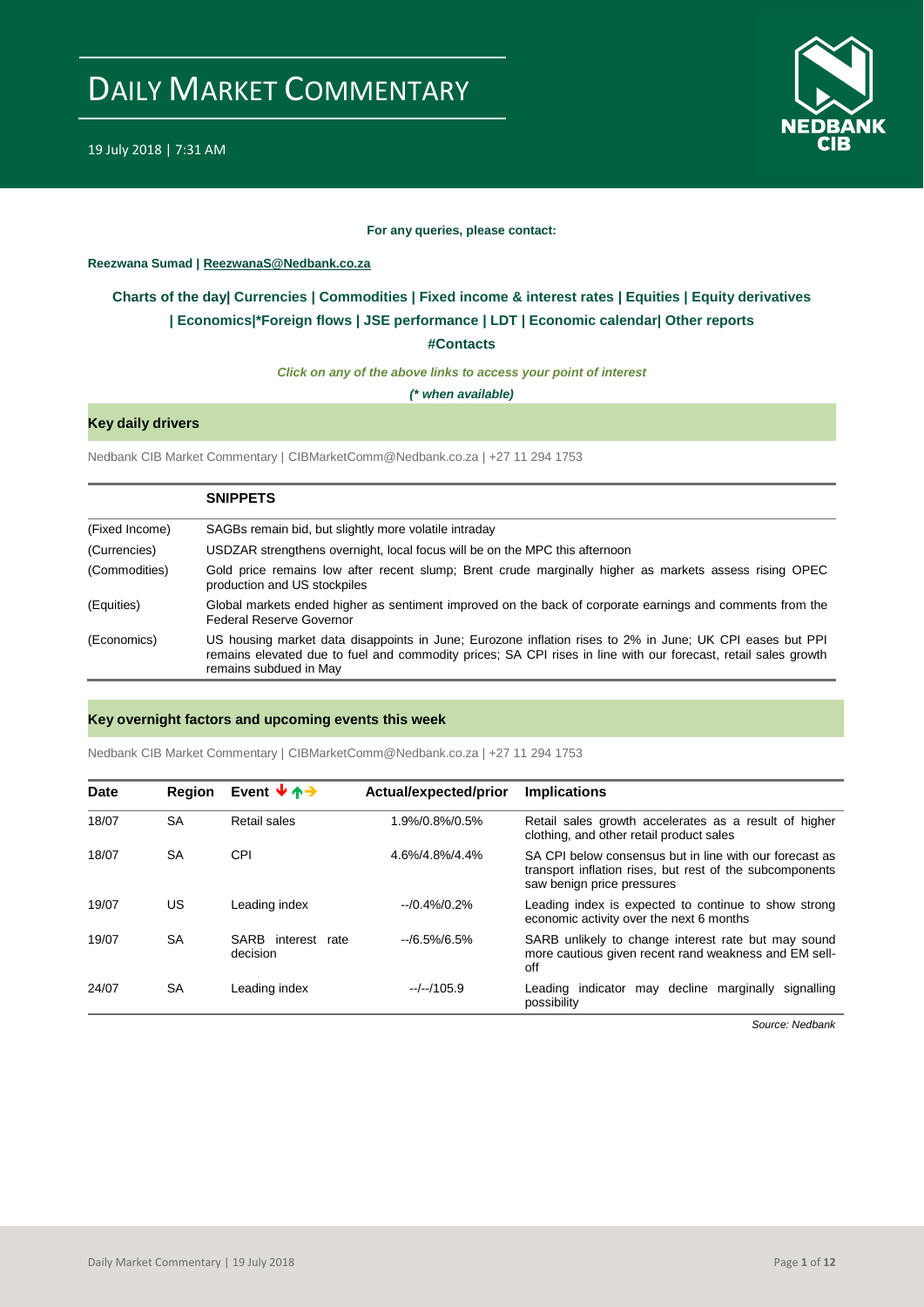

# <span id="page-1-0"></span>**Fixed income and interest rates [back to top](#page-0-0) back to top**

Bond flow sales |+2711 535 4021 | Corporate Money Markets | +2711 535 4007 | Business Bank Money Markets | +2711 535 4006

|                                  |                   | Δ              | Δ                | Δ          | Δ        |                  |
|----------------------------------|-------------------|----------------|------------------|------------|----------|------------------|
| <b>Bonds</b>                     | <b>Last price</b> | 1 <sub>d</sub> | <b>MTD</b>       | <b>YTD</b> | 12Month  | <b>MTD</b> trend |
|                                  | %                 | bps            | bps              | bps        | bps      |                  |
| R204-0.4 yrs                     | 6.72              | $-0.30$        | 0.50             | $-33.90$   | $-68.30$ | ⇑                |
| R208-2.7 yrs                     | 7.67              | 0.00           | $-13.20$         | 11.20      | 6.30     | ⇓                |
| R186-8.4 yrs                     | 8.67              | $-0.10$        | $-16.80$         | 7.90       | 5.60     | ⇓                |
| R2048-29.6 yrs                   | 9.58              | $-0.00$        | $-8.90$          | $-13.30$   | $-16.50$ | ⇓                |
| <b>US 10 yr</b>                  | 2.89              | 1.65           | 2.56             | 48.03      | 61.62    | ⇑                |
| <b>UK 10 yr</b>                  | 1.23              | $-3.20$        | $-5.20$          | 3.60       | 1.90     | ⇓                |
| German 10 yr                     | 0.34              | $-0.40$        | 4.00             | $-8.50$    | $-21.20$ | ↑                |
| Japan 10 yr                      | 0.04              | $-0.30$        | 0.60             | $-0.60$    | $-3.30$  | ⇑                |
|                                  |                   | Δ              | Δ                | Δ          | Δ        | <b>MTD</b> trend |
| <b>Money Market</b>              | <b>Last price</b> | 1 <sub>d</sub> | <b>MTD</b>       | <b>YTD</b> | 12Month  |                  |
|                                  | %                 | bps            | bps              | bps        | bps      |                  |
| SA reporate                      | 6.50              | 0.00           | 0.00             | $-25.00$   | $-50.00$ |                  |
| SA prime rate                    | 10.00             | 0.00           | 0.00             | $-25.00$   | $-50.00$ |                  |
| SA CPI (MTD = previous month)    | 4.60              |                | 20.00            | $-10.00$   | $-50.00$ | ↑                |
| SA 3m JIBAR                      | 6.96              | 0.00           | 0.00             | $-20.00$   | $-38.40$ |                  |
| SA3m NCD                         | 6.95              | $-1.25$        | $-1.25$          | $-20.00$   | $-37.50$ | ⇓                |
| SA <sub>6</sub> m <sub>NCD</sub> | 7.53              | 1.25           | 8.75             | $-7.50$    | $-30.00$ | ⇑                |
| SA12m NCD                        | 8.10              | 1.25           | $-2.50$          | 20.00      | $-5.00$  | ⇓                |
| US 3m LIBOR                      | 2.35              | 0.56           | 1.18             | 65.32      | 104.06   | ↟                |
| UK3mLIBOR                        | 0.75              | $-0.31$        | 7.89             | 23.20      | 46.46    | ↟                |
| Japan 3m LIBOR                   | $-0.04$           | $-0.42$        | 0.55             | $-1.53$    | $-2.46$  | ⇑                |
| Source: Bloomberg & Nedbank CIB  | Time              |                | 2018/07/19 07:19 |            |          |                  |

| <b>FRAs and Swaps</b>            | Last price | Δ<br>1 <sub>d</sub> | Δ<br><b>MTD</b> | Δ<br><b>YTD</b> | Δ<br>12Month | <b>MTD</b> trend |
|----------------------------------|------------|---------------------|-----------------|-----------------|--------------|------------------|
|                                  | %          | bps                 | bps             | bps             | bps          |                  |
| 3X6 FRA                          | 7.03       | $-0.50$             | $-3.50$         | 13.50           | $-11.50$     | ⊕                |
| 6X9 FRA                          | 6.86       | 0.00                | 4.00            | 3.00            | 4.00         | ⇑                |
| 9X12 FRA                         | 7.26       | 0.50                | $-4.50$         | 46.50           | 43.50        | ⇓                |
| 18X21 FRA                        | 7.47       | 1.00                | $-9.00$         | 49.00           | 63.00        | ♦                |
| SA 2yr Swap                      | 7.26       | 0.34                | $-5.35$         | 32.46           | 29.84        | €€€€             |
| SA 3yr Swap                      | 7.42       | 0.70                | $-7.00$         | 36.50           | 38.70        |                  |
| SA 5yr Swap                      | 7.69       | 0.00                | $-11.00$        | 35.50           | 39.00        |                  |
| SA 10yr Swap                     | 8.16       | 0.00                | $-14.50$        | 23.00           | 28.00        |                  |
| SA 15yr Swap                     | 8.42       | 0.00                | $-15.00$        | 26.00           | 33.25        | ⊕                |
|                                  |            |                     |                 |                 |              |                  |
|                                  |            | Δ                   | $\Delta$        | Δ               | Δ            | <b>MTD</b> trend |
| <b>Spreads</b>                   | Last price | 1 <sub>d</sub>      | <b>MTD</b>      | <b>YTD</b>      | 12Month      |                  |
|                                  | %          | bps                 | bps             | bps             | bps          |                  |
| 2v10v                            | $-0.90$    | 0.34                | 9.15            | 9.46            | 1.84         | ⇑                |
| 3v10v                            | $-0.74$    | 0.70                | 7.50            | 13.50           | 10.70        | ⇑                |
| R186-R204                        | 1.94       | 0.20                | $-17.30$        | 41.80           | 73.90        | ⇓                |
| R2048-R186                       | 0.91       | 0.10                | 7.90            | $-21.20$        | $-22.10$     | ⇑                |
| 5y-R186                          | $-0.98$    | 0.10                | 5.80            | 27.60           | 33.40        |                  |
| 10y-R186                         | $-0.51$    | 0.10                | 2.30            | 15.10           | 22.40        | ⇑                |
| 15y-R186                         | $-0.25$    | 0.10                | 1.80            | 18.10           | 27.65        | ⇑<br>⇑           |
| SA 5yr CDS spread - basis points | 182.94     | $-1.28$             | $-26.52$        | 26.00           | $-12.64$     | ⊕                |

#### **US 10 year yield**

#### **SA 10 year yield**



*Source: Bloomberg, Nedbank*

*Source: Bloomberg, Nedbank*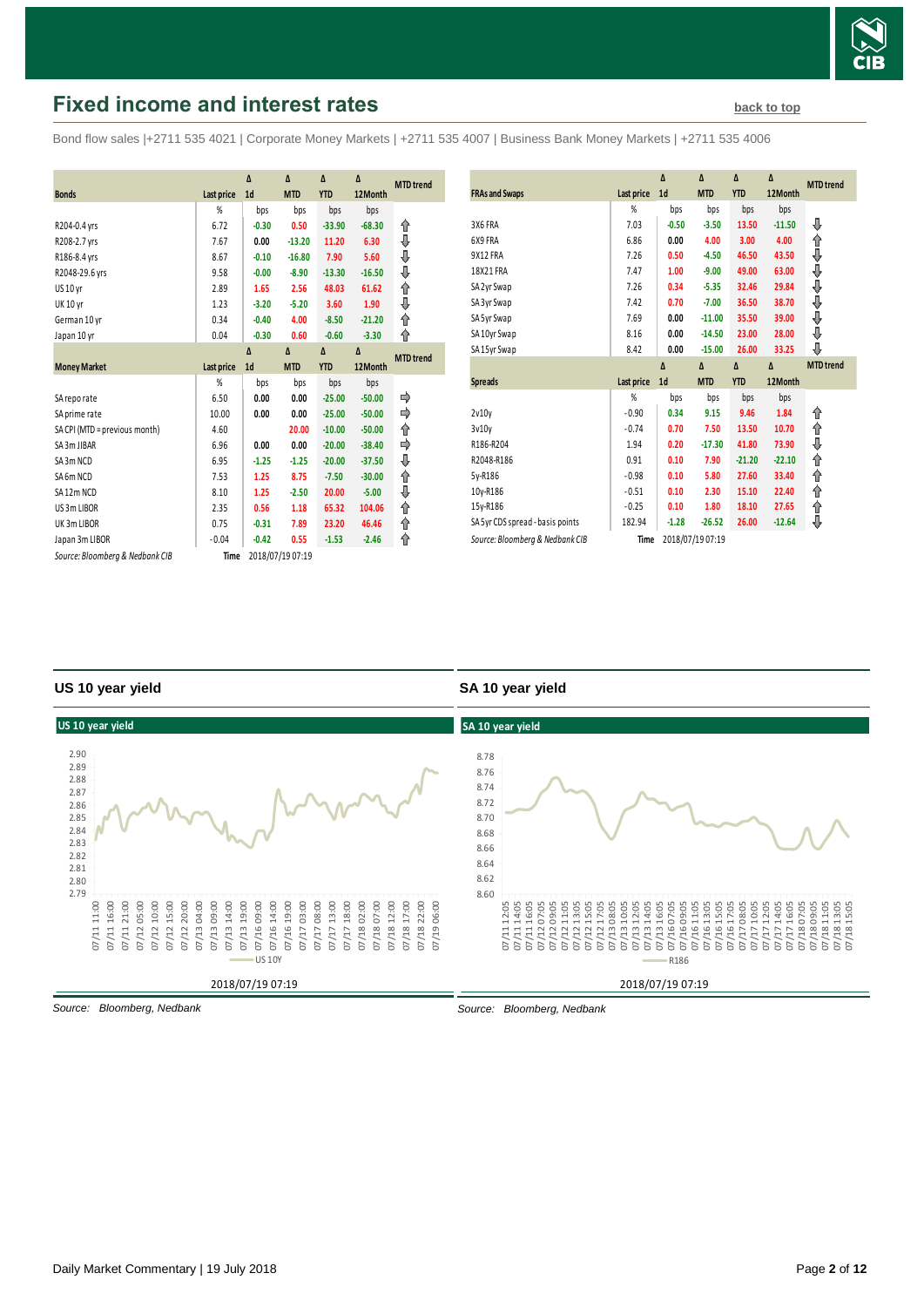

### <span id="page-2-0"></span>**Currencies [back to top](#page-0-0)**

Business Banking FX | +27 11 535 4003 | Corporate FX | +2711 535 4002 | Institutional FX | +2711 535 4005

- Yesterday the local session opened with the rand trading in the high 13.20's , demand for dollars saw it trade steadily weaker , although only reaching 13.3725 before recovering to trade back below 13.30 by the time of the local close. In the overnight session the rand trading into the low 13.20's, this morning currently trading at 13.2800, EURZAR trading at 15.4705 and GBPZAR at 17.3650.
- International markets were particularly subdued, EURUSD having traded lower found support around the 1.1600 level and this morning it currently trades at 1.1648, the cable also holding steady as it continues to struggle with the political fallout and effects of the on-going Brexit negotiations, currently trading at 1.3075. After a steady slide lower over the course of the week ,gold this morning trading basically unchanged from the same time yesterday at 1225.00
- Data releases scheduled for today, no local releases but the markets focus will be on the SARB MPC this afternoon, consensus for an unchanged outcome, from the U.K retail sales and from the U.S jobless claims, Philly FED business outlook and leading index data.
- The rand has held relatively steady over the week thus far, the bias of late has been for some caution and this likely to continue as the markets will wait for the MPC announcement today, despite no expectation of a change, any insights likely to be in the statement.
- Possible trading range in the rand today 13.2000 to 13.5000

|                                 |            | $% \Delta$   | $%$ $\Delta$     | $%$ $\Delta$ | $% \Delta$   | <b>MTD</b> trend | <b>USD</b> trend    |
|---------------------------------|------------|--------------|------------------|--------------|--------------|------------------|---------------------|
| <b>Majors</b>                   | Last price | $-1d$        | <b>MTD</b>       | <b>YTD</b>   | 12Month      |                  |                     |
| GBPUSD                          | 1.31       | 0.12         | $-0.98$          | $-3.23$      | 0.32         | ⇩                | USD strength        |
| <b>EURUSD</b>                   | 1.16       | $-0.03$      | $-0.30$          | $-2.97$      | 1.11         | ⇩                | USD strength        |
| <b>USDJPY</b>                   | 112.75     | $-0.04$      | 1.77             | $-0.05$      | 0.93         | ⇑                | USD strength        |
| <b>USDAUD</b>                   | 1.35       | $-0.27$      | $-0.17$          | 5.23         | 7.17         | ⇩                | <b>USD</b> weakness |
|                                 |            | $% \Delta$   | $\%$ $\Delta$    | $% \Delta$   | $%$ $\Delta$ | <b>MTD</b> trend | <b>ZAR</b> trend    |
| <b>Rand crosses</b>             | Last price | $-1d$        | <b>MTD</b>       | <b>YTD</b>   | 12Month      |                  |                     |
| <b>USDZAR</b>                   | 13.28      | 0.21         | $-3.36$          | 6.74         | 2.69         | ⊕                | ZAR strength        |
| GBPZAR                          | 17.36      | 0.33         | $-4.41$          | 3.70         | 3.00         | ⊕                | ZAR strength        |
| <b>EURZAR</b>                   | 15.47      | 0.17         | $-3.68$          | 3.96         | 3.75         | ⇓                | ZAR strength        |
| AUDZAR                          | 9.85       | 0.47         | $-3.19$          | 1.89         | $-4.37$      | ⇩                | ZAR strength        |
| ZARJPY                          | 8.49       | $-0.27$      | 4.98             | $-6.33$      | $-1.80$      | ⇑                | ZAR strength        |
|                                 |            | $%$ $\Delta$ | $\%$ $\Delta$    | $%$ $\Delta$ | $%$ $\Delta$ | <b>MTD</b> trend | <b>ZAR</b> trend    |
| <b>African FX</b>               | Last price | $-1d$        | <b>MTD</b>       | <b>YTD</b>   | 12Month      |                  |                     |
| ZARMWK (Malawian kwacha)        | 54.65      | $-0.22$      | 3.47             | $-7.22$      | $-2.69$      | ↟                | ZAR strength        |
| ZARBWP (Botswana pula)          | 0.77       | $-0.27$      | 2.32             | $-2.64$      | $-1.62$      | ⇑                | ZAR strength        |
| ZARKES (Kenyan shilling)        | 7.58       | $-0.20$      | 3.07             | $-9.98$      | $-6.06$      | ⇑                | ZAR strength        |
| ZARMUR (Mauritian rupee)        | 2.60       | $-0.36$      | 2.55             | $-5.00$      | $-2.79$      | ⇑                | ZAR strength        |
| ZARNGN (Nigerian naira)         | 27.15      | $-0.22$      | 3.20             | $-7.03$      | 10.28        | ↟                | ZAR strength        |
| ZARGHS (Ghanian cedi)           | 0.36       | $-0.22$      | 3.54             | $-1.22$      | 5.46         | ↟                | ZAR strength        |
| ZARZMW (Zambian kwacha)         | 0.75       | $-0.23$      | 3.60             | $-6.65$      | 8.95         | ↟                | ZAR strength        |
| ZARMZN (Mozambican metical)     | 4.40       | $-0.22$      | 2.25             | $-7.49$      | $-7.37$      | ⇑                | ZAR strength        |
| Source: Bloomberg & Nedbank CIB | Time       |              | 2018/07/19 07:19 |              |              |                  |                     |

*\*Please note that the sign on the % change reflects the change on the headline number. The narrative indicates the trend direction over the month. For trade in any of these currencies, contact our FX dealing desks*

### **USDZAR**



*Source: Bloomberg, Nedbank*

#### **EUR/USD**



*Source: Bloomberg, Nedbank*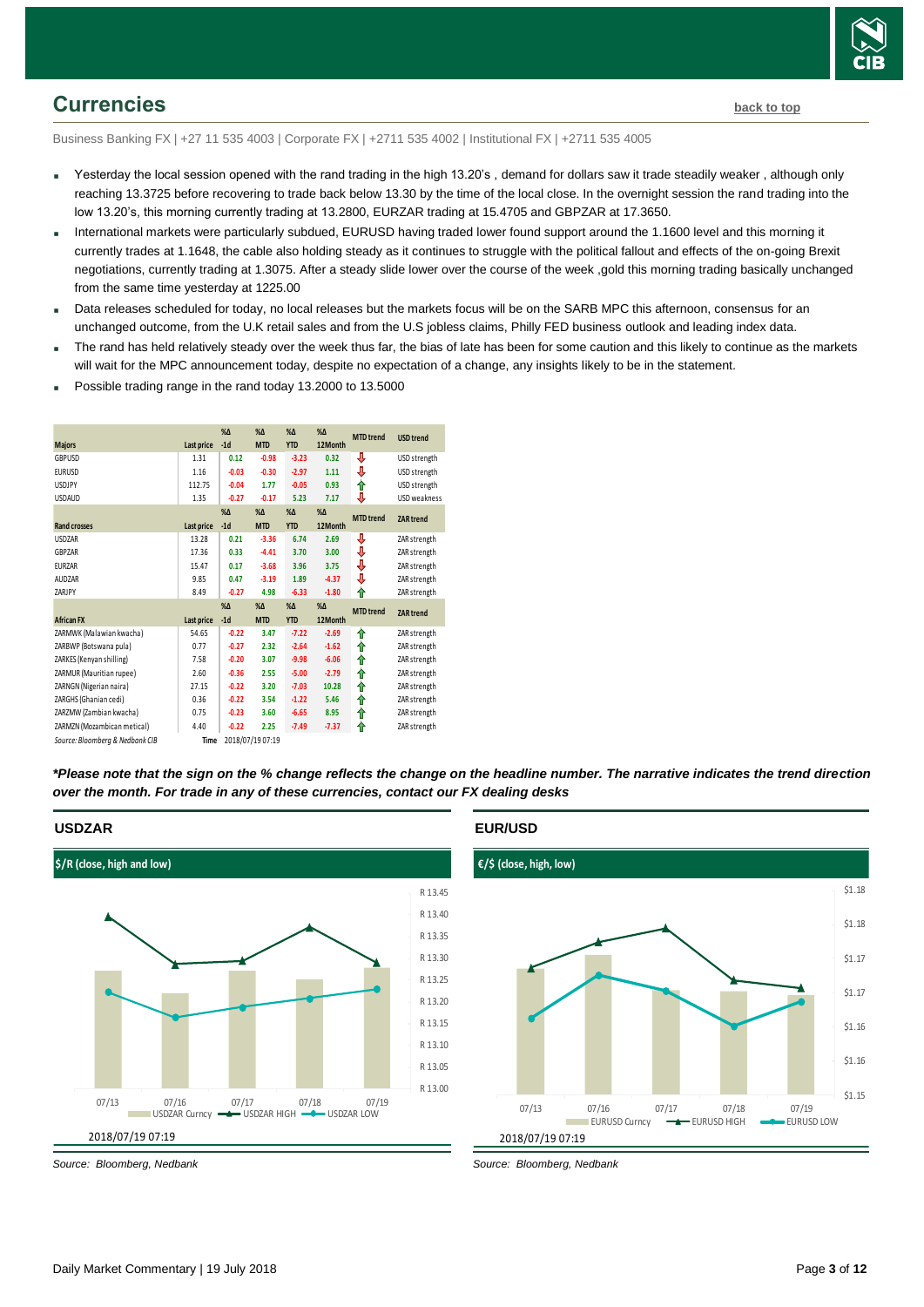

## <span id="page-3-0"></span>**Commodities [back to top](#page-0-0)**

Nedbank CIB Market Commentary | CIBMarketComm@Nedbank.co.za | +27 11 294 1753| +27 11 535 4038

- WTI held a gain near \$69 as a drop in U.S. gasoline inventories outweighed an increase in the nation's crude stockpiles. Gold trades near lowest in a year as Powell's comments on U.S. employment and inflation help to sustain expectations for another interest rate increase in September. Bullion for immediate delivery -0.2% to \$1,224.75/oz, Silver -0.4% near lowest since July 2017, Platinum -0.4%, Palladium little changed.
- Zinc rises along with other metals as supply tightens; adding to rebound from Monday's lowest close in more than a year. Copper, aluminium also rose, while nickel falls.

#### Source: Bloomberg

|                                 |            | $% \Delta$ | $% \Delta$       | $% \Delta$ | $\% \Delta$ | <b>MTD</b> trend |
|---------------------------------|------------|------------|------------------|------------|-------------|------------------|
| <b>Commodities</b>              | Last price | $-1d$      | <b>MTD</b>       | <b>YTD</b> | 12Month     |                  |
| Brent near future (\$)          | 72.78      | $-0.16$    | $-8.38$          | 8.84       | 46.44       | J                |
| WTI crude (\$)                  | 68.79      | 0.04       | $-7.23$          | 13.85      | 45.99       | J                |
| Gold spot (\$)                  | 1224.56    | $-0.18$    | $-2.24$          | $-6.01$    | $-1.44$     | J                |
| Platinum spot (\$)              | 814.24     | $-0.12$    | $-4.58$          | $-12.28$   | $-11.75$    | J                |
| SA white maize spot (R)         | 2018.00    | 1.00       | $-1.85$          | 6.21       | 9.44        | J                |
| Source: Bloomberg & Nedbank CIB | Time       |            | 2018/07/19 07:19 |            |             |                  |



*Source: Bloomberg, Nedbank*

#### **Platinum vs. Gold** 2018/07/19 07:19 \$806 \$811 \$816 \$821 \$826 \$831 \$836 \$841 \$846  $$1 222$ \$1 227 \$1 232 \$1 237 \$1 242 \$1 247 07/11 17:00 07/11 23:00 07/12 05:00 07/12 11:00 07/12 17:00 07/12 23:00 07/13 05:00 07/13 11:00 07/13 17:00 07/16 00:00 07/16 06:00 07/16 12:00 07/16 18:00 07/17 00:00 07/17 06:00 07/17 12:00 07/17 18:00 07/18 00:00 07/18 06:00 07/18 12:00 07/18 18:00 07/19 00:00 07/19 06:00 GOLD **-PLATINUM**

**Platinum vs Gold**

*Source: Bloomberg, Nedbank*

#### **Brent Crude vs West Texas Intermediate**



*Source: Bloomberg, Nedbank*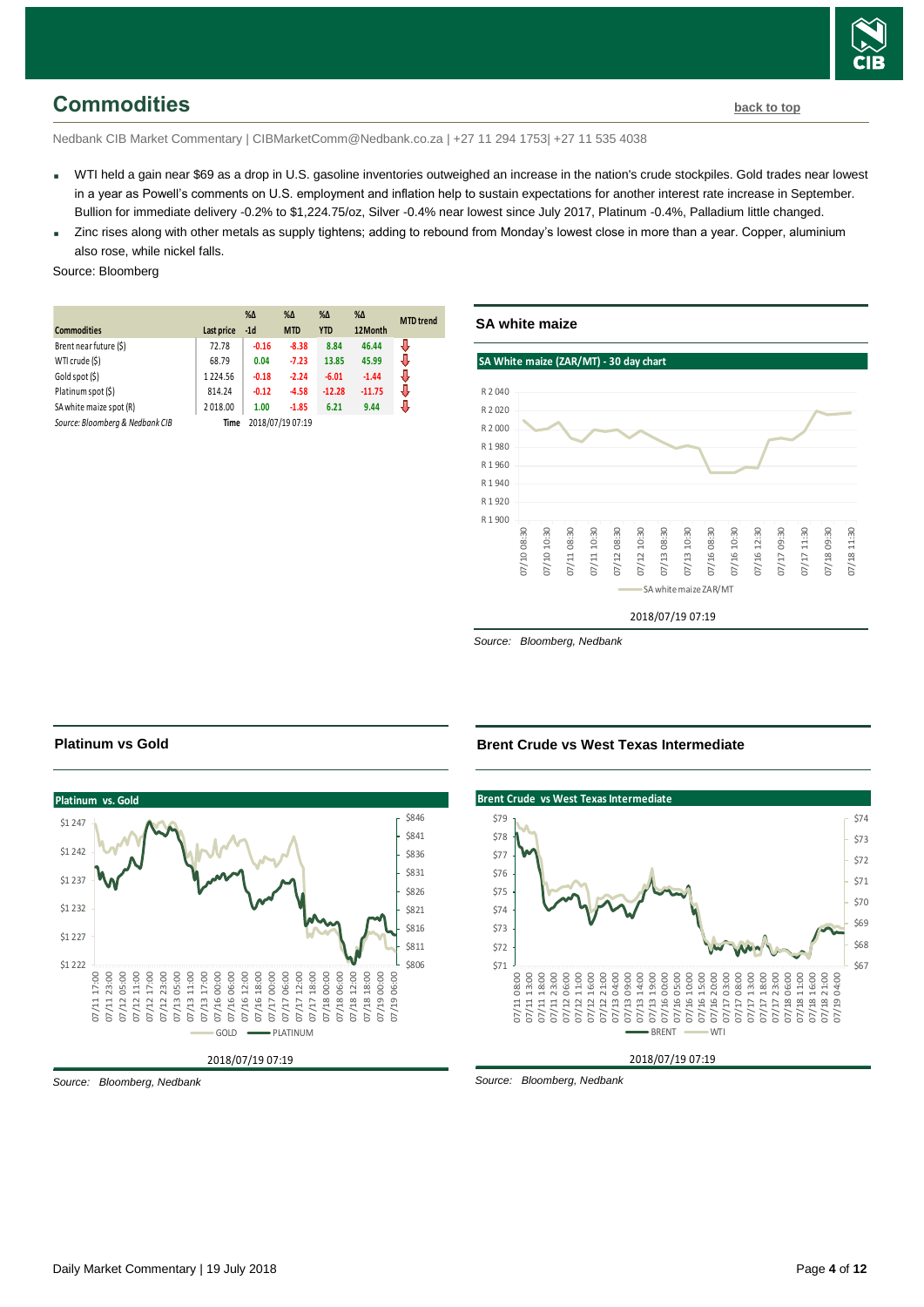

# <span id="page-4-0"></span>**Equities [back to top](#page-0-0)**

Cash equities | +2711 535 4030/31

#### **South Africa**

- The JSE experienced a choppy trading day eventually closing marginally higher. Vukile Property Fund announced an accelerated book build. On the back on increased demand, the book build was increased from R1.3bn to R1.63bn. The uncrossing price was R18.66 and the share closed at R18.81.
- Shoprite dropped 3.7%, the company released a full year trading update which showed that supermarket sales increasing by 5.7% below market expectations. Value traded is R16.4bn and the rand was at R13.26 to the dollar.
- Today the SARB will me meeting for its monetary policy review and interest rate announcement. Consensus is that the repo rate will stay unchanged at 6.5%.

#### **UK/Europe**

- European markets added to recent gains with sentiment upbeat on the back of positive comments from the Jerome Powell the Federal Reserve Governor that monetary policy should be increased gradually.
- The FTSE rose 7 tenths of a percent, on the back of stronger financials and materials. U.K. inflation came out below expectations fuelling speculation of an interest rate hike in August while putting the pound under pressure.
- The DAX advanced 8 tenths of a percent with I.T. and industrials leading gains. The CAC lagged its peers up half a percent.

#### **USA**

- The DOW and S&P rose 3 tenths of a percent and 2 tenths of a percent respectively while the Nasdaq ended flat.
- Financials were among the top performers, with Morgan Stanley reporting second quarter results that beat forecasts.
- Boeing jumped a percent, the aircraft manufacturer was granted a deal to sell 100 of its narrow body jets to VietJet in Asia.
- Google was fined \$5bn by the European Commission after ruling that Google's conduct with its Android mobile operating service is uncompetitive.

#### **Asia**

- Asian markets gained with the positive sentiment from earnings in the U.S. overnight filtering through.
- At the time of writing the Nikkei was up 6 tenths of a percent led higher by the technology and industrial sectors.
- The Hang Seng was up 2 tenths of a percent with weaker industrials hampering gains.
- Jobs data in Australia showed that employment rose by more than triple what economists were forecasting for the month of June. The positive data strengthened the local currency.
- The ASX rose over 3 tenths of a percent. Financials and industrials were the best performing sectors.

|                                 |               | $% \Delta$    | $% \Delta$       | $% \Delta$ | $% \Delta$ | 2017        | <b>MTD</b> trend |
|---------------------------------|---------------|---------------|------------------|------------|------------|-------------|------------------|
| <b>Developed Markets</b>        | Last price    | $-1d$         | <b>MTD</b>       | <b>YTD</b> | 12Month    | Performance |                  |
| Dow Jones                       | 25 199.29     | 0.32          | 3.82             | 1.94       | 16.44      | 24.33       | ⇑                |
| Nasdag                          | 7854.44       | $-0.01$       | 4.58             | 13.78      | 23.01      | 27.16       | ⋔                |
| S&P 500                         | 2815.62       | 0.22          | 3.58             | 5.31       | 13.82      | 18.42       | ⇑                |
| DJ Eurostoxx 50                 | 3485.08       | 0.80          | 2.64             | $-0.54$    | $-0.43$    | 5.70        | ⇑                |
| DAX                             | 12765.94      | 0.82          | 3.74             | $-1.17$    | 2.52       | 11.51       | ⇑                |
| CAC                             | 5447.44       | 0.46          | 2.33             | 2.54       | 4.44       | 8.43        | ⇑                |
| <b>FTSE</b>                     | 7676.28       | 0.65          | 0.52             | $-0.15$    | 3.30       | 7.10        | ⇑                |
| ASX200                          | 6272.50       | 0.44          | 1.26             | 3.42       | 9.43       | 6.42        | ⇑                |
| Nikkei 225                      | 22 779.80     | $-0.06$       | 2.13             | 0.07       | 13.78      | 16.18       | ⇑                |
| <b>MSCI World</b>               | 2142.24       | 0.19          | 2.53             | 1.84       | 9.38       | 19.65       | ⋔                |
|                                 |               | $% \Delta$    | $% \Delta$       | $% \Delta$ | $% \Delta$ | 2017        | <b>MTD</b> trend |
| <b>Emerging Markets</b>         | Last price    | $-1d$         | <b>MTD</b>       | <b>YTD</b> | 12Month    | Performance |                  |
| Hang Seng                       | 28 126.49     | 0.03          | $-2.86$          | $-5.99$    | 5.45       | 35.19       | ₩                |
| Shanghai                        | 2771.99       | $-0.55$       | $-2.65$          | $-16.18$   | $-14.21$   | 5.46        | ₩                |
| Brazil Bovespa                  | 77362.63      | $-0.98$       | 6.32             | 1.26       | 18.69      | 28.22       | ⇑                |
| India - NSE                     | 36 415.91     | 0.12          | 2.80             | 6.93       | 13.96      | 27.91       | ⇑                |
| Russia Micex                    | 2 2 9 4 . 7 8 | $-0.70$       | $-0.05$          | 8.77       | 17.57      | $-7.69$     | ⇓                |
| <b>MSCI</b> Emerging            | 1068.75       | $-0.20$       | $-0.07$          | $-7.74$    | 0.81       | 34.35       | ⇓                |
|                                 |               | $\%$ $\Delta$ | $% \Delta$       | $% \Delta$ | $% \Delta$ | 2017        |                  |
| <b>SA Indices</b>               | Last price    | $-1d$         | <b>MTD</b>       | <b>YTD</b> | 12Month    | Performance | <b>MTD</b> trend |
| JSE All Share                   | 56 237.20     | 0.22          | $-2.38$          | $-5.49$    | 3.97       | 17.47       | ⇩                |
| Top 40                          | 50 168.74     | 0.35          | $-2.62$          | $-4.50$    | 5.07       | 19.66       | ₩                |
| Resi 10                         | 40 005.50     | 0.73          | $-5.04$          | 10.23      | 23.33      | 13.03       | ⇩                |
| Indi 25                         | 73355.97      | 0.14          | $-2.64$          | $-7.24$    | $-0.40$    | 23.03       | ₩                |
| Fini 15                         | 16 218.05     | 0.23          | 0.49             | $-9.26$    | 6.85       | 18.54       | ⋔                |
| Source: Bloomberg & Nedbank CIB | Time          |               | 2018/07/19 07:19 |            |            |             |                  |

#### **Short-term performance of SA equity indices**



<span id="page-4-1"></span>*Source: Bloomberg, Nedbank*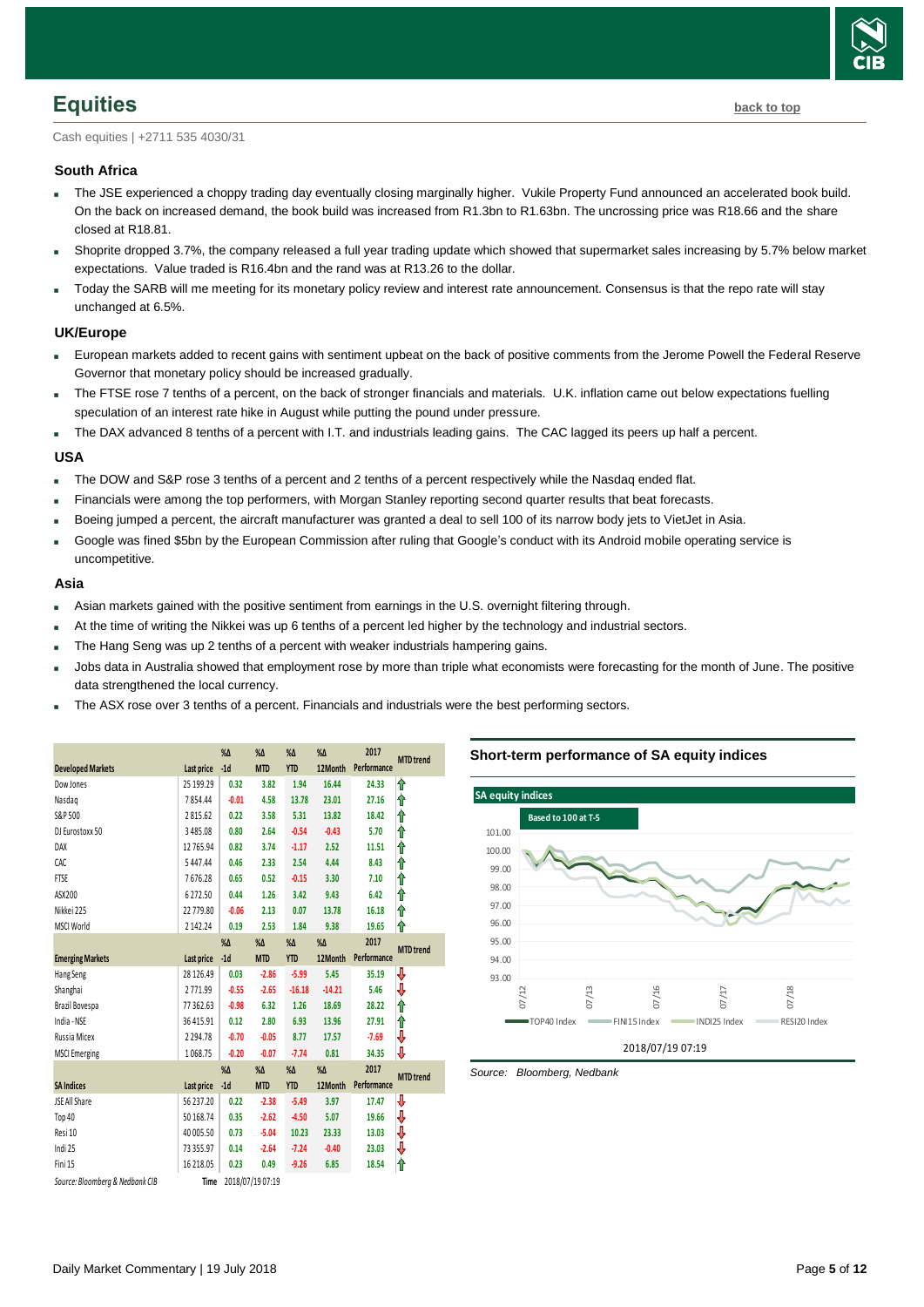# <span id="page-5-0"></span>**Last day to trade back to the contract of the contract of the contract of the contract of the contract of the contract of the contract of the contract of the contract of the contract of the contract of the contract of t**



Susan Correia [| Scorreia@Nedbankcapital.co.za](mailto:Scorreia@Nedbankcapital.co.za) | +27 11 295 8227

| Share code   | Share name                | Dividend / interest rate                                          |
|--------------|---------------------------|-------------------------------------------------------------------|
| 24 July 2018 |                           |                                                                   |
| <b>APF</b>   | Accelerate Prop Fund Ltd  | dividend $@$ 28.767990cps                                         |
| <b>ART</b>   | Argent Industrial Ltd     | dividend $@$ 10 $c$ [s                                            |
| <b>IMRP5</b> | Im Redeemable Pref 5JUL23 | dividend @ 9095.774090cps                                         |
| INL          | Investec Ltd              | dividend $@$ 232cps                                               |
| <b>INP</b>   | Investec Plc              | dividend $@$ 232cps                                               |
| <b>ISA</b>   | <b>ISA Holdings Ltd</b>   | dividend $@$ 13.60cps                                             |
| <b>IVT</b>   | Invicta Holdings Ltd      | dividend $@$ 50cps                                                |
| <b>STP</b>   | Stenprop Ltd              | dividend @ 70.01840cps or approximately 3.53 new per 100 held TBC |
| <b>VUN</b>   | Vunani Ltd                | dividend $@6.20$ cps                                              |

*Source: JSE*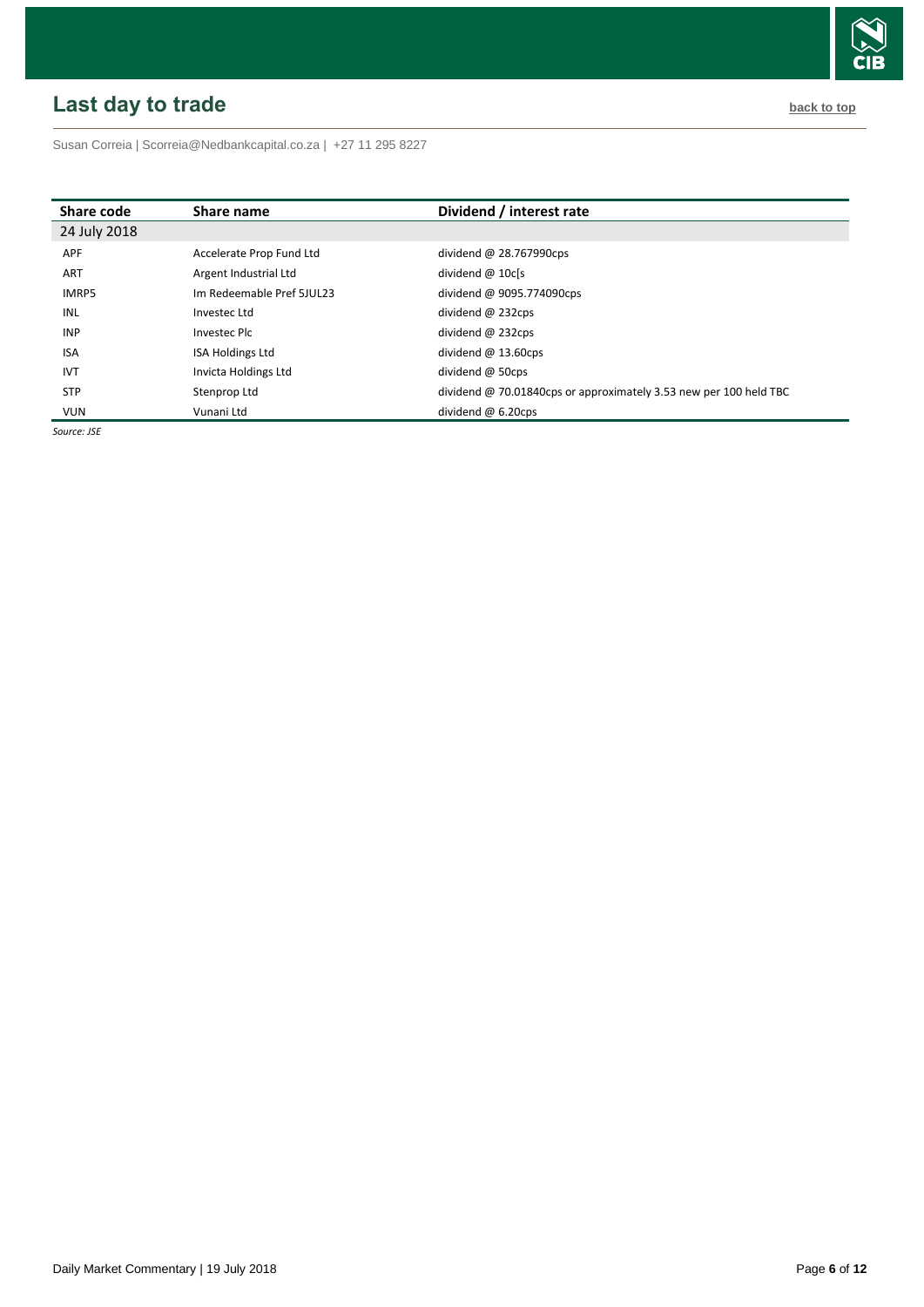# **JSE performance [back to top](#page-0-0) back to top**

Nedbank CIB Market Commentary | CIBMarketComm@Nedbank.co.za | +27 11 294 1753

|                                    |            | $\%\Delta$ | $\% \Delta$ | $\%\Delta$ | $\% \Delta$ | 2017        |                  |
|------------------------------------|------------|------------|-------------|------------|-------------|-------------|------------------|
| Top40 constituents                 | Last price | $-1d$      | <b>MTD</b>  | <b>YTD</b> | 12Month     | Performance | <b>MTD</b> trend |
| ABG: Absa Group Ltd                | 159.71     | 1.08       | $-0.18$     | $-12.24$   | 8.28        | 7.05        | ₩                |
| AGL: Anglo American Plc            | 290.60     | 0.37       | $-5.47$     | 13.68      | 51.36       | 29.43       | ⇩                |
| ANG: Anglogold Ashanti Ltd         | 108.50     | $-1.96$    | $-3.23$     | $-15.64$   | $-13.12$    | $-14.78$    | ⇩                |
| APN: Aspen Pharmacare Holdings Lt  | 251.90     | $-0.04$    | $-2.45$     | $-9.23$    | $-7.58$     | $-1.62$     | ⇩                |
| BID: Bid Corp Ltd                  | 266.43     | $-0.59$    | $-3.23$     | $-11.48$   | $-14.71$    | 20.93       | ⇩                |
| BIL: Bhp Billiton Plc              | 287.92     | 1.51       | $-7.35$     | 14.92      | 28.93       | 11.95       | ⇓                |
| BTI: British American Tobacco Plc  | 665.50     | 0.08       | $-3.82$     | $-19.77$   | $-25.64$    | 6.38        | ⇓                |
| BVT: Bidvest Group Ltd             | 185.85     | 0.97       | $-5.66$     | $-14.78$   | 9.65        | 21.18       | ⇩                |
| CFR : Financiere Richemont-Dep Rec | 113.64     | 2.10       | $-2.29$     | 1.69       | 4.54        | 24.15       | ⇓                |
| CLS: Clicks Group Ltd              | 190.55     | 2.55       | $-3.04$     | 5.20       | 29.80       | 54.21       | ⇩                |
| CPI: Capitec Bank Holdings Ltd     | 919.54     | $-0.16$    | 5.94        | $-16.25$   | 9.21        | 58.44       | ⇑                |
| DSY: Discovery Ltd                 | 150.98     | 0.72       | 2.36        | $-18.83$   | 10.62       | 61.26       | ⇑                |
| FSR: Firstrand Ltd                 | 65.38      | 0.37       | 2.33        | $-2.78$    | 27.07       | 25.00       | ⇑                |
| GFI: Gold Fields Ltd               | 46.77      | $-0.13$    | $-4.94$     | $-13.55$   | $-4.34$     | 23.12       | ⇩                |
| GRT: Growthpoint Properties Ltd    | 26.39      | 0.61       | $-1.12$     | $-4.59$    | 5.60        | 6.59        | ⇓                |
| INL: Investec Ltd                  | 95.80      | 0.62       | $-0.27$     | 6.78       | $-3.38$     | $-1.57$     | ⇓                |
| INP: Investec Plc                  | 96.06      | 0.54       | $-1.60$     | 7.02       | $-3.82$     | $-1.52$     | ⇩                |
| LHC: Life Healthcare Group Holdin  | 23.98      | $-0.33$    | $-3.62$     | $-13.59$   | $-4.39$     | $-9.23$     | ⇩                |
| MEI: Mediclinic International Plc  | 92.37      | $-0.82$    | $-3.17$     | $-13.17$   | $-24.91$    | $-18.17$    | ₩                |
| MND: Mondi Ltd                     | 361.87     | 0.19       | $-2.62$     | 18.16      | 9.67        | 14.66       | ⇩                |
| MNP: Mondi Plc                     | 361.80     | $-0.05$    | $-2.95$     | 18.47      | 9.75        | 14.14       | ₩                |
| MRP: Mr Price Group Ltd            | 221.50     | 0.47       | $-2.10$     | $-9.54$    | 30.29       | 53.52       | ⇩                |
| MTN: Mtn Group Ltd                 | 107.58     | $-0.20$    | $-0.30$     | $-21.24$   | $-11.68$    | 5.08        | ⇩                |
| NED: Nedbank Group Ltd             | 261.14     | 1.44       | 4.63        | 1.97       | 20.62       | 6.16        | ⇑                |
| NPN: Naspers Ltd-N Shs             | 3365.00    | $-0.20$    | $-3.44$     | $-2.49$    | 21.17       | 69.72       | ⇓                |
| NRP: Nepi Rockcastle Plc           | 118.50     | 0.49       | $-3.23$     | $-44.51$   |             |             | ⇩                |
| NTC: Netcare Ltd                   | 27.40      | $-0.18$    | $-0.80$     | 8.95       | 10.75       | $-20.66$    | ⇓                |
| OMU: Old Mutual Ltd                | 27.10      | $-0.88$    | $-2.48$     |            |             |             | ⇩                |
| RDF: Redefine Properties Ltd       | 10.60      | 0.66       | 1.05        | $-0.93$    | $-0.56$     | -6.96       | 1                |
| REM: Remgro Ltd                    | 207.30     | 0.00       | 1.47        | $-12.16$   | $-3.49$     | 4.19        | ⇑                |
| RMH: Rmb Holdings Ltd              | 76.34      | 0.69       | 0.73        | $-3.57$    | 21.66       | 18.13       | ⇑                |
| SAP : Sappi Limited                | 90.32      | 1.14       | $-1.29$     | 0.92       | $-2.51$     | 0.56        | ⇩                |
| SBK: Standard Bank Group Ltd       | 194.82     | 0.04       | 1.54        | $-0.43$    | 24.09       | 28.22       | ⇑                |
| SHP: Shoprite Holdings Ltd         | 212.30     | $-3.73$    | $-3.77$     | $-4.02$    | 2.45        | 27.89       | ⇩                |
| SLM: Sanlam Ltd                    | 69.00      | $-0.59$    | $-1.53$     | $-20.69$   | 1.08        | 36.30       | ⇩                |
| SOL: Sasol Ltd                     | 494.19     | 0.36       | $-1.72$     | 15.42      | 30.56       | 5.32        | ⇓                |
| SPP: Spar Group Limited/The        | 182.50     | $-1.40$    | $-1.57$     | $-10.24$   | 12.31       | 2.82        | ₩                |
| TBS: Tiger Brands Ltd              | 327.74     | $-0.08$    | $-1.10$     | $-28.75$   | $-14.11$    | 16.65       | ⇩                |
| TFG: The Foschini Group Ltd        | 160.00     | 0.25       | $-8.05$     | $-18.92$   | 8.87        | 24.11       | ⇩                |
| TRU: Truworths International Ltd   | 75.00      | 0.55       | $-2.91$     | $-20.61$   | $-0.58$     | 17.70       | ⇩                |
| VOD: Vodacom Group Ltd             | 129.84     | 3.61       | 5.74        | $-10.87$   | $-26.02$    | $-3.27$     | ⇑                |
| WHL: Woolworths Holdings Ltd       | 52.90      | $-0.71$    | $-4.60$     | $-19.00$   | $-14.28$    | $-9.09$     | ⇩                |
|                                    |            |            |             |            |             |             |                  |

**Source: Bloomberg & Nedbank CIB** 

Time 2018/07/19 07:19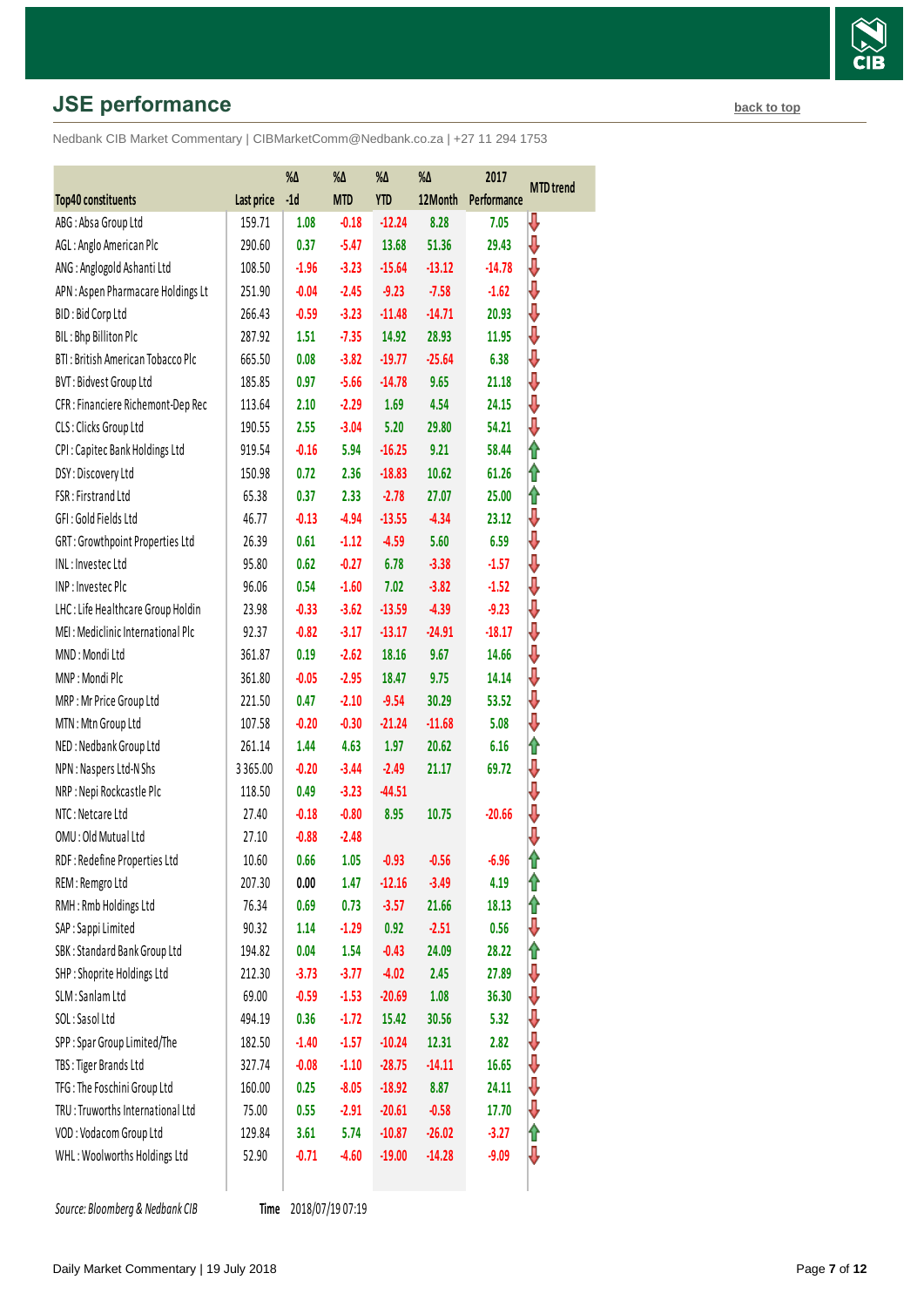

# <span id="page-7-0"></span>**Economics [back to top](#page-0-0)**

Nedbank CIB Market Commentary | CIBMarketComm@Nedbank.co.za | +27 11 294 1753

#### **US**

- Housing starts in the US declined by 12.3% m/m in June, from 48% growth in May, worse than consensus of -2.2%. While this does signal some slowdown in housing activity in Q2, average housing starts for the YTD is still above the level seen in the same period in 2017. Both single and multi-family housing starts declined sharply.
- Building permits declined by 2.2% m/m in June, from -4.6% previously, worse than consensus for 2.2% growth. Permits for multi-family homes declined, while permits for single-family homes rose marginally.
- While construction activity looks to have slowed in June, the data could suggest a bit of a pickup in coming months as the 'permits not started' category – permits issued but construction has not yet started – did increase in June.

**Synopsis: For as long as the US economic data surprises to the upside, the Fed may remain hawkish. Inflation remains elevated above the Fed's 2% target, with markets expecting one last hike in September, after the recent hike in June. Should the on-going positive economic momentum persist, we are likely to see the Fed maintain its hawkish rhetoric into 2019. If we do see macroeconomic data disappoint in the next few weeks, the Fed may temper its hawkishness in tandem to reflect macroeconomic uncertainties.**

#### **UK**

- UK CPI remained unchanged at 2.4% y/y in June, but better than consensus of 2.6%. Prices of clothing and footwear fell sharply along with miscellaneous goods prices, while prices of household goods, recreation and food eased. Higher prices were seen in the following categories: alcohol, tobacco, housing and transport. Core inflation fell to a 15-month low of 1.9%.
- PPI rose to 10.2% y/y in June, from 9.6% previously, almost in line with consensus. Higher fuel, metals, chemicals, equipment and mining and quarrying prices, along with rising prices of alcohol, cement, and manufactured goods were key drivers of higher PPI input costs in June. The elevated PPI is unlikely to aid in lowering CPI over the medium term. Unless fuel and commodity prices fall, PPI is likely to remain elevated over the medium term.

**Synopsis: The BOE remains concerned about demand-pull inflationary pressures, but less so now compared to a few months earlier. The uncertain trajectory of inflation, higher energy costs and on-going Brexit negotiations will likely keep the BOE cautious. We maintain our view of gradual monetary policy tightening over the long run, but this will be dependent on a more moderate pace of economic expansion occurring over the next few quarters. The market is projecting a rate hike by the BOE in August, however as we saw in May, this could quickly change in the run-up to the meeting based on how economic data transpires.**

#### **Europe**

- Eurozone CPI was finalised at 2% y/y in June, from 1.9% in May, in line with consensus. Core inflation however, eased to 0.9% y/y, from 1% previously, worse than forecasts for no change.
- Higher headline inflation was a result of higher food, alcohol and tobacco costs. Energy prices also rose sharply in June, as a result of a high oil price. Goods price inflation was generally higher in June, while services inflation declined sharply.
- Inflation is at or above the ECB target of 2% in Germany, Spain, France, Austria and Luxembourg.

**Synopsis: The ECB seems committed to ending its asset purchase programme at the end of the year, and have sounded more upbeat on inflation and growth recently. However regional tensions combined with global trade war fears does threaten to hamper economic activity. As a result, the ECB has committed to continue reinvesting proceeds from maturing bonds, while still promising unchanged interest rates until at least 4Q19.** 

#### **SA**

- SA CPI rose to 4.6% y/y in June, from 4.4% in May, in line with our estimate, but below consensus of 4.8%. Core inflation fell to 4.2% y/y, from 4.4% in May, signalling very weak demand-pull pressures and lower services inflation. Goods inflation accelerated to 4.2% (prev. 3.5%), while services costs fell to 4.9% (prev. 5.3%).
- The key upward driver of inflation in June was transport inflation, which was mainly as a consequence of the 82c/litre petrol price hike in June. Expect transport inflation to rise further in July as a result of a further but smaller petrol price increase.
- Disinflationary pressures remain food and NAB inflation remained steady at 3.4% y/y, alcoholic beverage prices eased, along with housing and utilities, health-care costs, recreation and culture and price increases at restaurants.
- Retail sales growth pleasantly surprised to the upside in May, although it remains well below the historical average of 4.6% y/y. Retail sales rose by 1.9% y/y in May, from 0.5% in April, better than consensus of 0.8%. Moreover, sales rose 1.1% over the month, after a contraction of the same amount in April.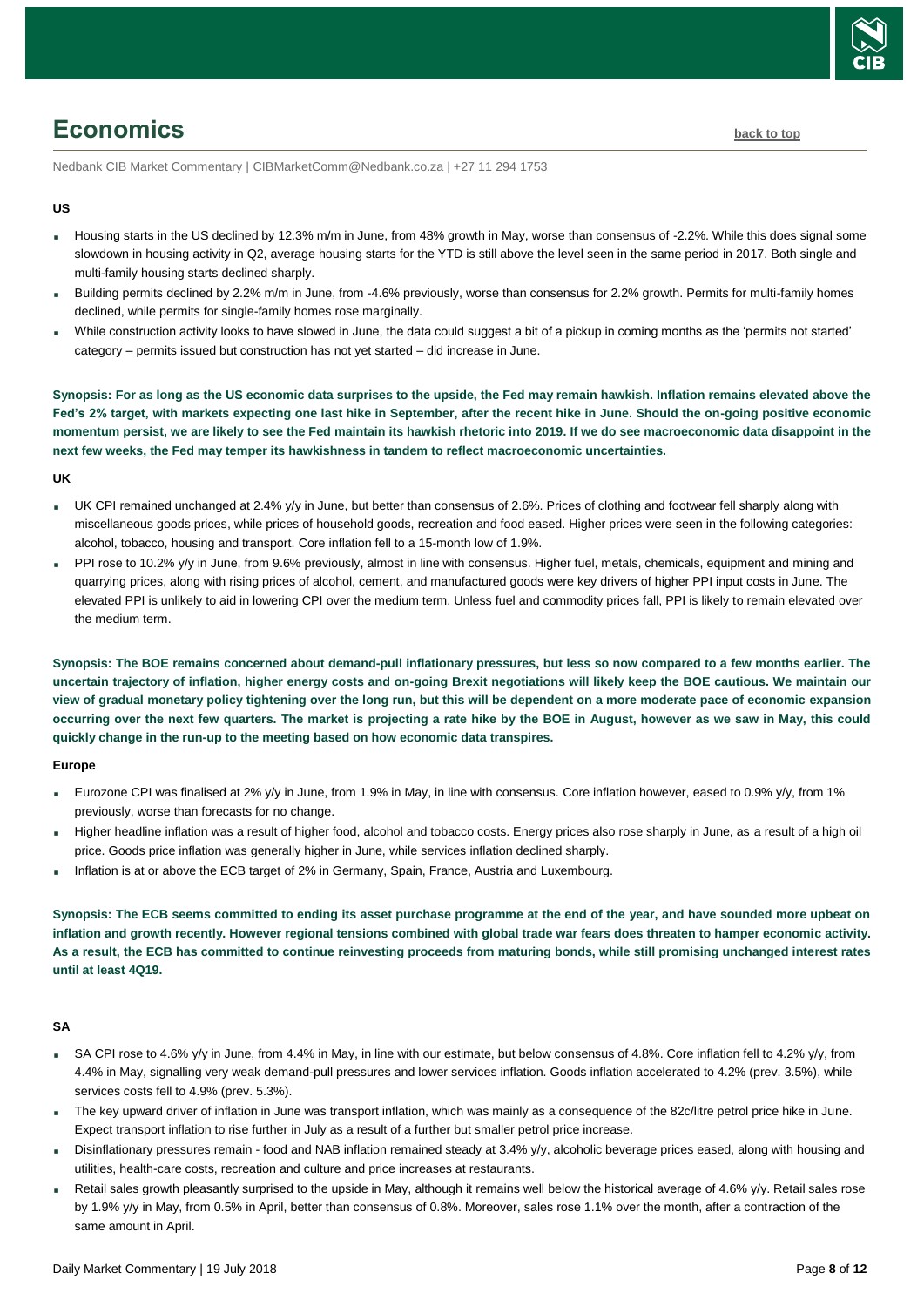

- For the 3 months to May, retail sales have declined 0.1%, but this could change in June, if retail sales show a further m/m improvement. This implies that household spending may be a positive contributor towards Q2 growth, as has been signalled by fairly upbeat consumer sentiment in Q2 as well.
- Better sales in May was driven by 'other retailers' (comprised of jewellery, specialised goods, second-hand goods, stationery and sporting goods), 'textiles, clothing and footwear' and 'household furniture and appliances'. In contrast, sales at general dealers, and food sales declined.
- While domestic demand still remains very weak, household credit extension has risen modestly relative to levels seen last year and consumer confidence has remained resilient in Q2. A cut in the repo rate, high wage settlements, and still-benign inflation may be supportive of consumption in 2H18. We still remain cautiously optimistic on local economic activity, although we believe risks are tilted to the downside as a result of global developments. Nedbank forecasts GDP growth of 1.5% in 2018 and 1.9% in 2019.

**Synopsis**: **We remain relatively dovish on inflation over the medium term. We have incorporated a possible Eskom RCA claw back taking effect in July 2019 into our inflation estimates, and we now forecast average headline CPI at 4.6%, 5.1% and 5.2% for 2018-2020, with the bulk of the impact of higher electricity tariffs occurring in 2020 and 2021. However, there are a few risks to the inflation outlook (not our base case for now) – significant and sustainable rand weakness will raise inflation estimates in the outer years; a sharply higher oil price which will raise transport costs further, along with recent reports suggesting a 60% probability of an El-Nino occurring in 2019, implying drier conditions for agricultural harvests and possibly higher food prices in 2020. We have revised our expectation for interest rates – whereas previously we forecast 2X25bps repo cuts this year, we now expect a flat repo rate until end-2019.**

#### **CPI Basket sees more subcomponents fall below the 3% threshold**



*Source: Stats SA, Nedbank*

#### **Surge in petrol costs raise inflation in June**



*Source: Bloomberg, Nedbank*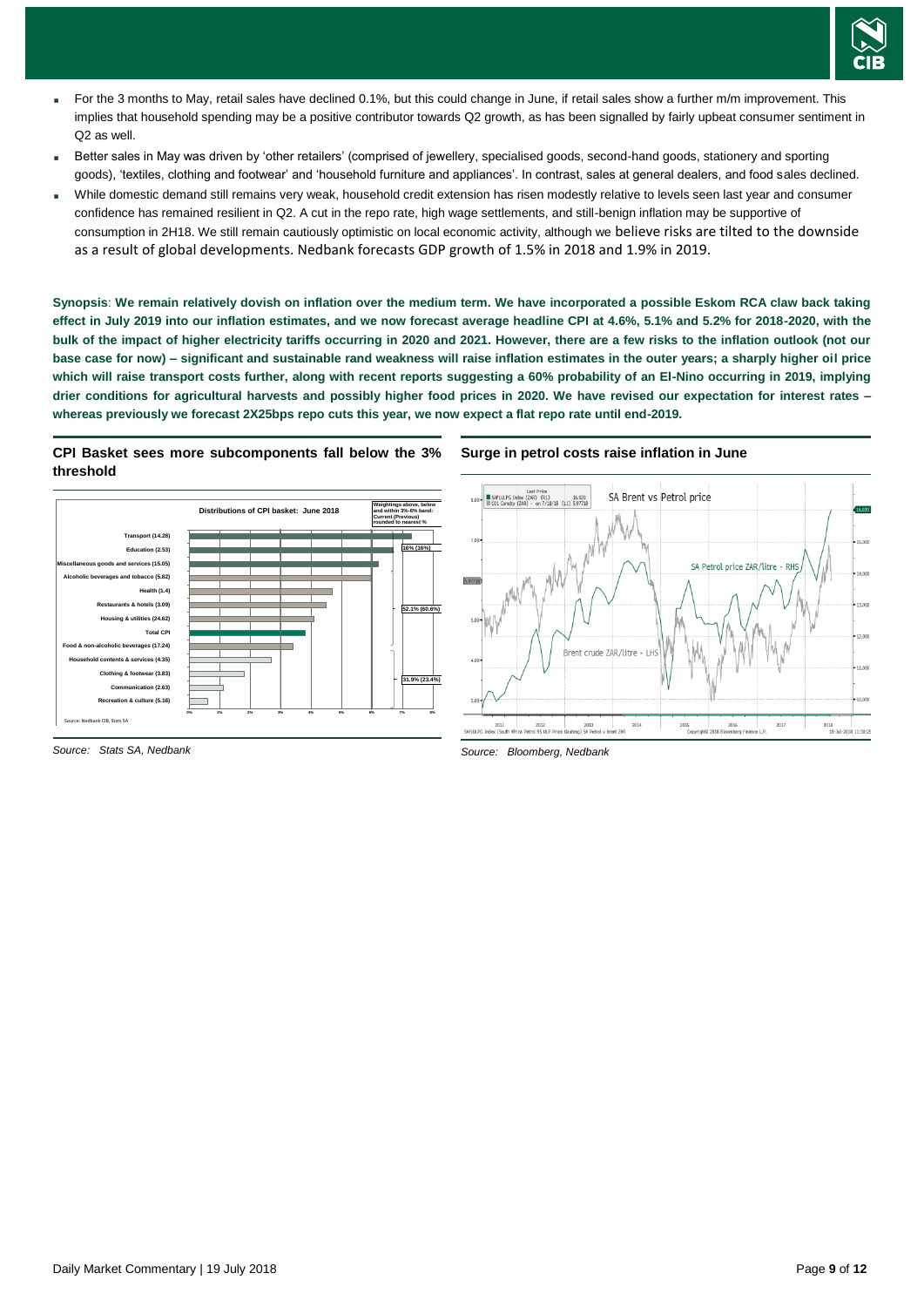

# <span id="page-9-0"></span>**Economic calendar [back to top](#page-0-0)**

Nedbank CIB Market Commentary | CIBMarketComm@Nedbank.co.za | +27 11 294 1753

|          | Country Event |                                    | Period            | Survey     | Actual                   | Prior            | Revised    |
|----------|---------------|------------------------------------|-------------------|------------|--------------------------|------------------|------------|
| 18-July  |               |                                    |                   |            |                          |                  |            |
| 10:00 AM | SA            | CPI YoY                            | JUN               | 4.80%      | 4.60%                    | 4.40%            |            |
| 10:30 AM | UK            | CPI YoY                            | JUN               | 2.60%      | 2.40%                    | 2.40%            |            |
| 10:30 AM | UK            | PPI Input NSA YoY                  | JUN               | 10.10%     | 10.20%                   | 9.20%            | 9.60%      |
| 11:00 AM | EC            | CPI Core YoY                       | <b>JUNF</b>       | 1.00%      | 0.90%                    | 0.90%            |            |
| 11:00 AM | EC            | CPI YoY                            | <b>JUNF</b>       | 2.00%      | 2.00%                    | 1.90%            |            |
| 01:00 PM | US            | <b>MBA Mortgage Applications</b>   | FEB <sub>23</sub> |            | $-2.50%$                 | 2.50%            |            |
| 01:00 PM | SA            | Retail Sales Constant YoY          | MAY               | 0.80%      | 1.90%                    | 0.50%            |            |
| 02:30 PM | <b>US</b>     | <b>Building Permits</b>            | JUN               | 1330k      | 1273k                    | 1301k            |            |
| 02:30 PM | US            | <b>Building Permits MoM</b>        | JUN               | 2.23%      | $-2.20%$                 | $-4.60%$         |            |
| 02:30 PM | US            | <b>Housing Starts</b>              | JUN               | 1320k      | 1173k                    | 1350k            | 1337k      |
| 02:30 PM | US            | Housing Starts MoM                 | JUN               | $-2.22%$   | $-12.30%$                | 5.00%            | 4.80%      |
| 19-July  |               |                                    |                   |            |                          |                  |            |
| 12:00 AM | SA            | <b>SARB Announce Interest Rate</b> | <b>MAYF</b>       | 6.50%      | $\blacksquare$           | 6.50%            |            |
| 01:50 AM | JN            | <b>Exports YoY</b>                 | JUN               | 7.00%      | 6.70%                    | 8.10%            |            |
| 01:50 AM | JN            | <b>Imports YoY</b>                 | JUN               | 5.30%      | 2.50%                    | 14.00%           |            |
| 01:50 AM | JN            | Trade Balance Adjusted             | JUN               | JPY 155.0b | JPY 66.2b                | JPY-296.8b       | JPY-300.2b |
| 10:30 AM | UK            | Retail Sales Inc Auto Fuel YoY     | JUN               | 3.50%      |                          | 3.90%            |            |
| 02:30 PM | <b>US</b>     | Philadelphia Fed Business Outlook  | JUL               | 21.5       |                          | 19.9             |            |
| 04:00 PM | US            | Leading Index                      | JUN               | 0.40%      |                          | 0.20%            |            |
| 20-July  |               |                                    |                   |            |                          |                  |            |
| 01:30 AM | JN            | Natl CPI YoY                       | JUN               | 0.80%      | $\blacksquare$           | 0.70%            |            |
| 08:00 AM | GE            | PPI YoY                            | JUN               | 3.00%      | $\blacksquare$           | 2.70%            |            |
| 10:00 AM | EC            | <b>Current Account NSA</b>         | MAY               |            | $\overline{\phantom{a}}$ | <b>EUR 26.2b</b> |            |
| 10:00 AM | EC            | <b>ECB Current Account SA</b>      | MAY               |            | $\overline{\phantom{a}}$ | <b>EUR 28.4b</b> |            |
| 10:30 AM | UK            | <b>PSNB ex Banking Groups</b>      | JUN               | GBP 5.0b   | ÷,                       | GBP 5.0b         |            |
| 23-July  |               |                                    |                   |            |                          |                  |            |
| 02:30 PM | US            | Chicago Fed Nat Activity Index     | JUN               |            |                          | $-0.15$          |            |
| 04:00 PM | ${\sf EC}$    | Consumer Confidence                | <b>JULA</b>       |            | ÷,                       | $-0.50$          |            |
| 04:00 PM | US            | <b>Existing Home Sales</b>         | JUN               | 5.46m      | $\blacksquare$           | 5.43m            |            |
| 04:00 PM | US            | Existing Home Sales MoM            | JUN               | 0.46%      | $\blacksquare$           | $-0.37%$         |            |
|          |               |                                    |                   |            |                          |                  |            |

**Source: Bloomberg 2018/07/19 07:19**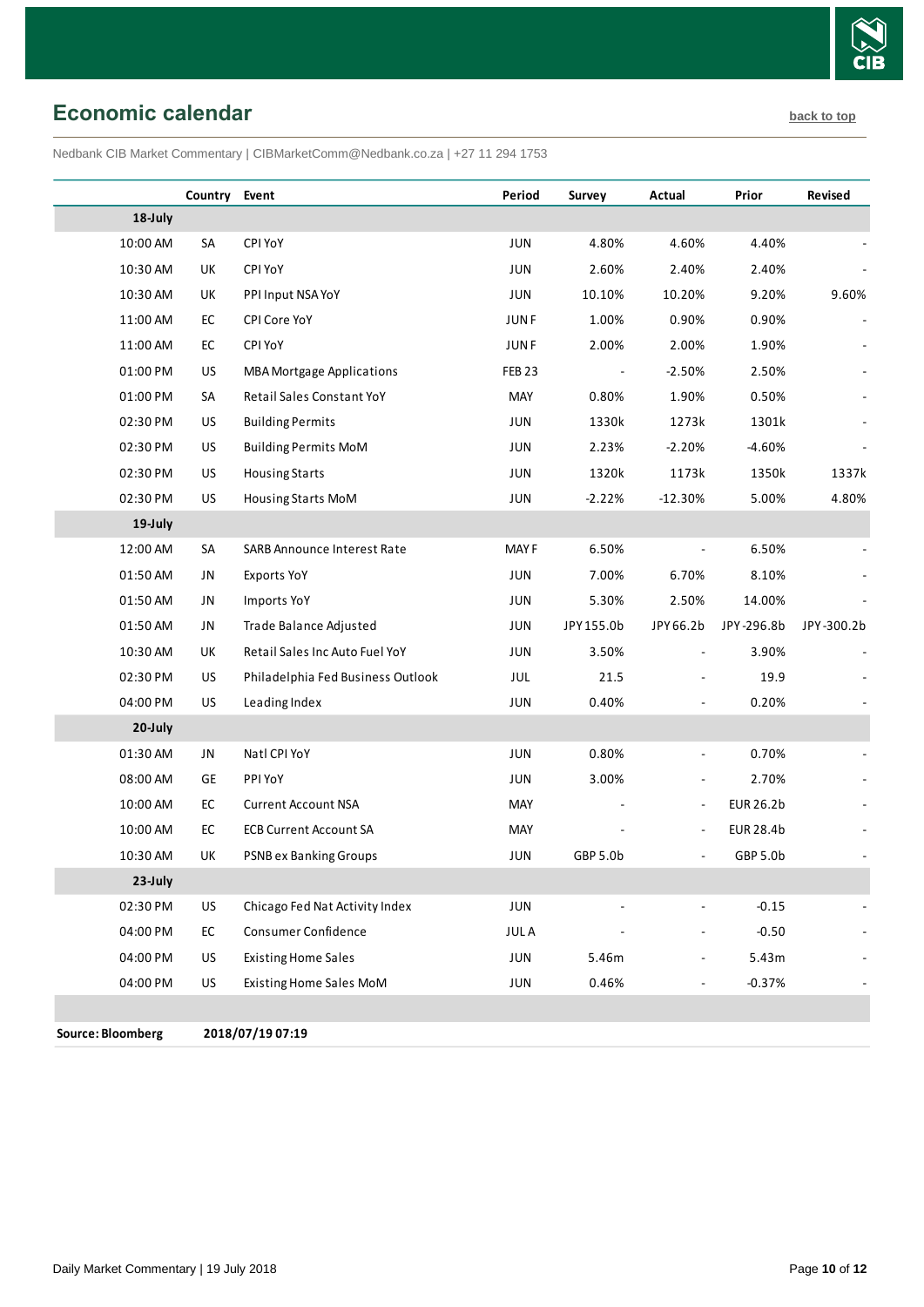

# <span id="page-10-0"></span>**Contacts**

**Treasury: Economic Analyst Reezwana Sumad** (011) 294 1753

**ALM Portfolio Management** (011) 535 4042

**Equities Sales and Distribution** (011) 535 4030/31

**Forex Institutional Sales Desk** (011) 535 4005

**Interest Rate Swaps & FRA's Trading** (011) 535 4004

**Money Market Institutional Sales Desk** (011) 535 4008

**Bond Trading** (011) 535 4021

**Forex Business Banking Sales Desk** (011) 535 4003

**Forex Retail Sales Desk** (011) 535 4020

**Money Market Business Banking Sales Desk** (011) 535 4006

**Non Soft & Soft Commodities Trading** (011) 535 4038

**Credit Derivatives**  (011) 535 4047

**Forex Corporate Sales Desk** JHB (011) 535 4002; DBN (031) 327 3000; CTN (021) 413 9300

**Inflation Trading** (011) 535 4026

**Money Market Corporate Sales Desk** JHB (011) 535 4007; DBN (031) 327 3000; CTN (021) 413 9300

**Preference shares desk** (011) 535 4072